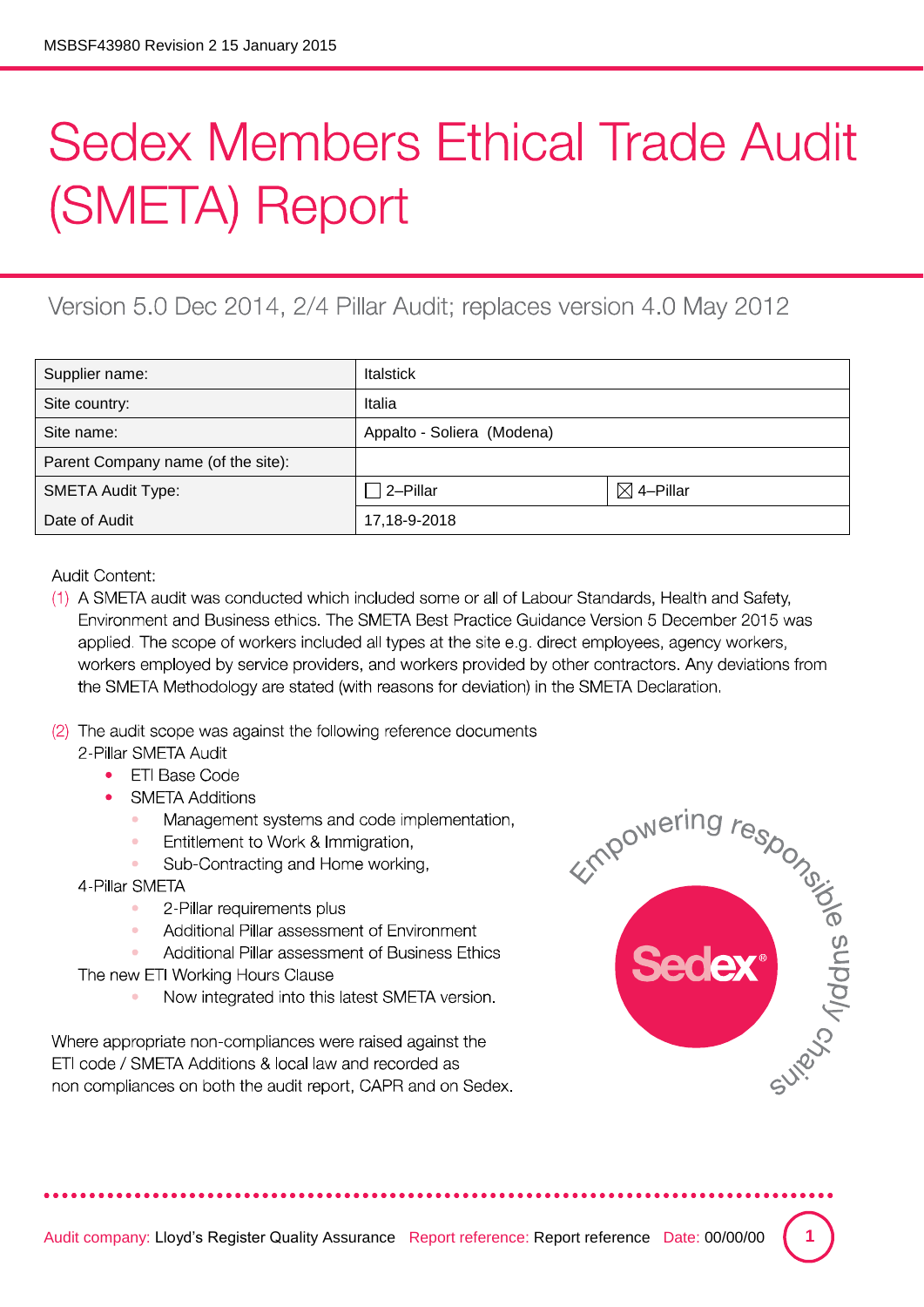



| <b>Audit Company Name:</b><br><b>Lloyd's Register Quality Assurance</b> | <b>Report Owner (payee):</b><br>(If paid for by the customer of the site<br>please remove for Sedex upload) |
|-------------------------------------------------------------------------|-------------------------------------------------------------------------------------------------------------|
| Sedex Company Reference:<br>(only available on Sedex System)            | S:                                                                                                          |
| Sedex Site Reference:<br>(only available on Sedex System)               | P:                                                                                                          |

| <b>Audit Conducted By</b> |             |                                        |  |  |
|---------------------------|-------------|----------------------------------------|--|--|
| Commercial                | $\boxtimes$ | Purchaser                              |  |  |
| <b>NGO</b>                |             | Retailer                               |  |  |
| <b>Trade Union</b>        |             | <b>Brand Owner</b>                     |  |  |
| Multi-stakeholder         |             | Combined Audit (select all that apply) |  |  |

| Auditor Reference Number:<br>(If applicable) | Martino Maggiolo |
|----------------------------------------------|------------------|
|----------------------------------------------|------------------|

## **SMETA Declaration**

I declare that the audit underpinning the following report was conducted in accordance with SMETA Best Practice Guidance and SMETA Measurement Criteria.

Any exceptions to this must be recorded here (e.g. different sample size): Auditor Name(s) (please list all including all interviewers): Lead auditor: Martino Maggiolo Team auditor: Interviewers: Date: 18.9.2018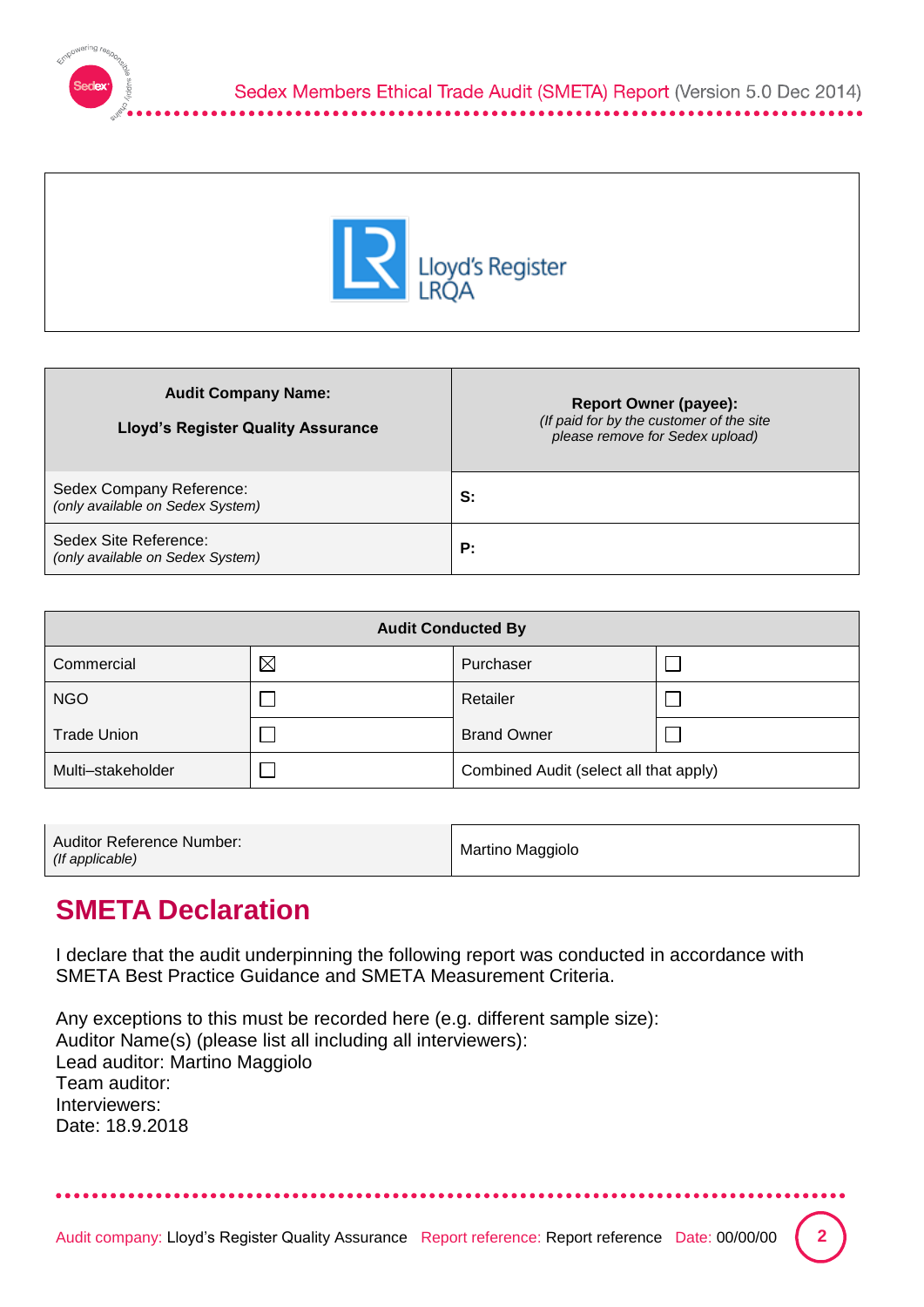

## **Your feedback on your experience of the SMETA audit you have observed is extremely valuable. It will help to make improvements to future versions.**

**You can leave feedback by following the appropriate link to our questionnaire:**

[Click here for A & AB members:](http://www.surveymonkey.com/s.aspx?sm=riPsbE0PQ52ehCo3lnq5Iw_3d_3d) *[http://www.surveymonkey.com/s.aspx?sm=riPsbE0PQ52ehCo3lnq5Iw\\_3d\\_3d](http://www.surveymonkey.com/s.aspx?sm=riPsbE0PQ52ehCo3lnq5Iw_3d_3d)*

[Click here for B members:](http://www.surveymonkey.com/s.aspx?sm=d3vYsCe48fre69DRgIY_2brg_3d_3d) *[http://www.surveymonkey.com/s.aspx?sm=d3vYsCe48fre69DRgIY\\_2brg\\_3d\\_3d](http://www.surveymonkey.com/s.aspx?sm=d3vYsCe48fre69DRgIY_2brg_3d_3d)*



For more information on Sedex please go to www.sedexglobal.com or email auditing@sedexglobal.com